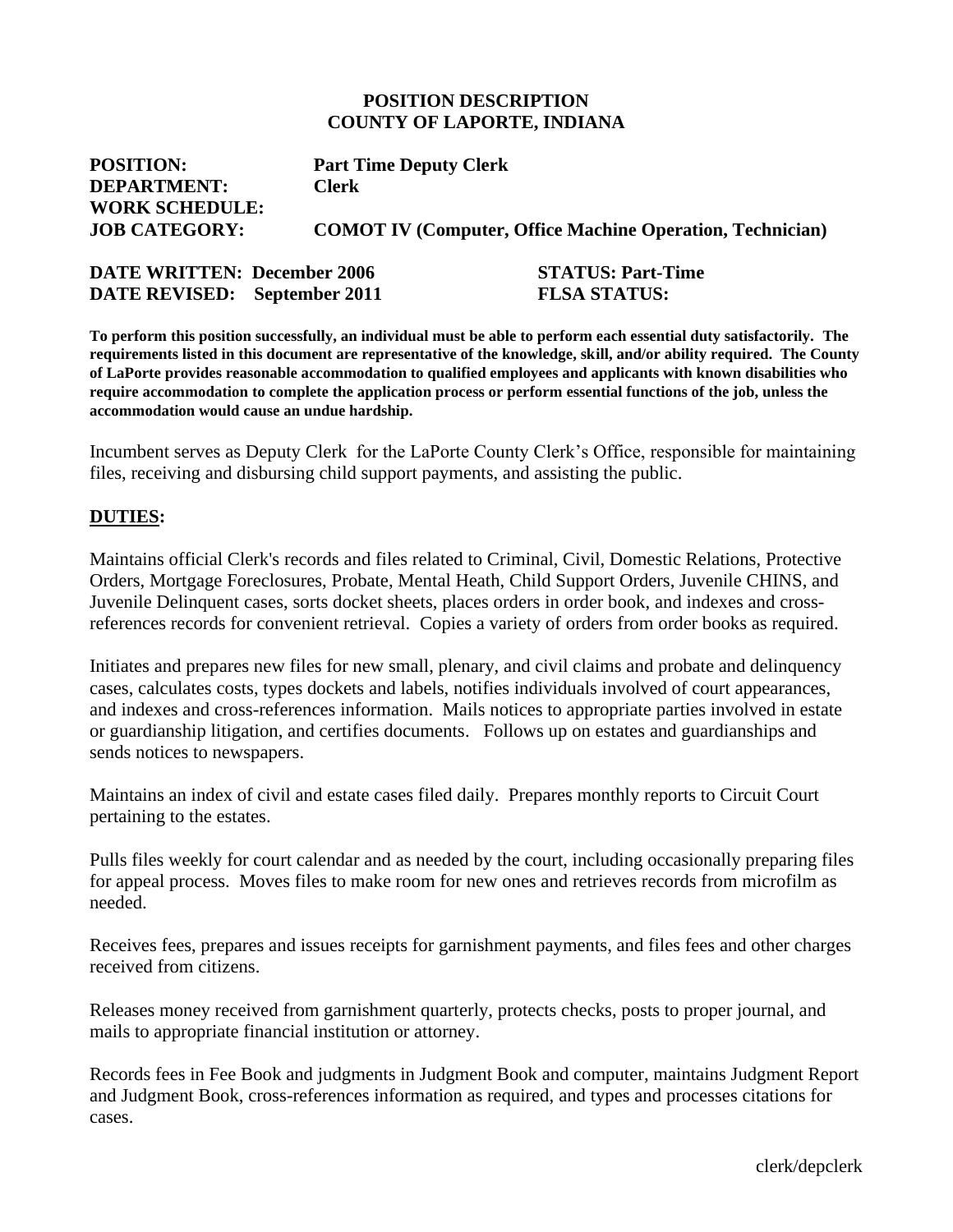Certifies a variety of court records, affixing appropriate stamp and certifications, and entering appropriate information into computer. Enters D Felony arrests, bonds, and other related documentation and Pre-Trial Conference information into the computer.

Receives certified foreign judgments and records and indexes information as required. Maintains notary public and alcoholic beverage records.

Receives order to venue cases to and from other counties and copies files, consolidates cases, calculates and collects fees changed, and enters in appropriate journals. Transfers files that are venued out.

Processes tax warrants against individuals owing back state taxes and records costs and satisfactions. Processes mental health and work force development filings.

Researches records on court cases upon request of attorneys or other parties, prepares copies, and files official records into computer.

Prepares, types, and files warrants, attachments, subpoenas, and other court notices for services by mail or Sheriff.

Assists with issuance of Sheriff Sale by completing necessary forms, certifying judgments, and posting information in Execution Book.

Issues regular, revocation, and bench warrants and body attachments.

Records breath test operator certifications, recertifications, and lis pendens.

Posts balances in appropriate ledger and separates by fund cash receipted and dispersed through the department, complies necessary financial information, and prepares and submits summary reports, as required to assist Bookkeeper.

Verifies monies received by other department employees for trust accounts against receipts, calculates total cash received, and returns receipts to employees to verify accuracy, as required to assist Bookkeeper.

Maintain accurate financial records and files assuring convenient retrieval, as required to assist Bookkeeper.

Affixes County Clerk's signature and official County seal onto certified records, posts in ledger and indexes, as required.

Assists with upkeep of the Record of Judgments and Orders (RJO) books.

Maintains counter for night court once a month, as required.

Verifies monies received from support payments by balancing cash against receipts, furnishes difference if totals do not balance, records support monies placed in trust, and routes monies to appropriate person or department.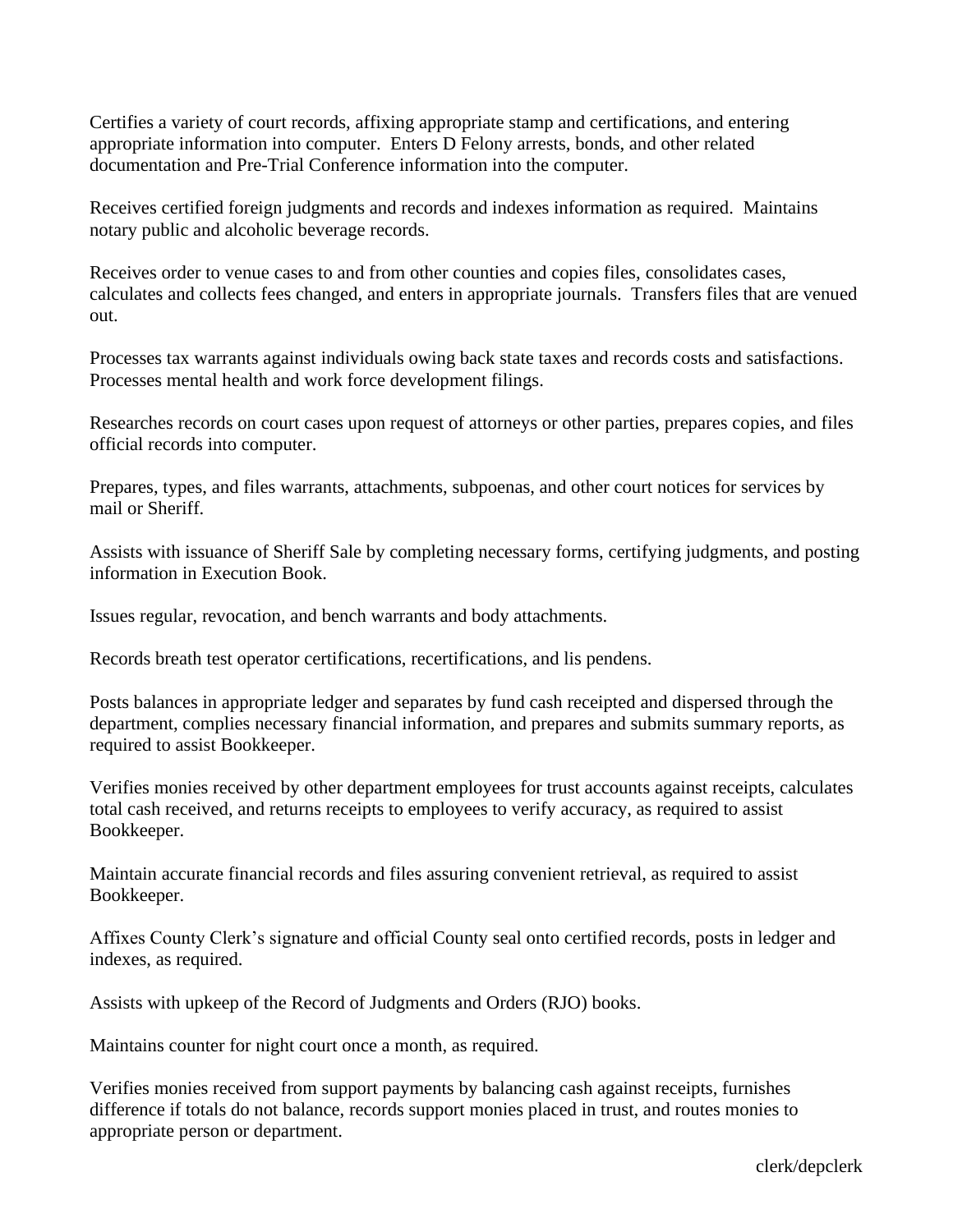Runs child support checks in computer for mailing by verifying addresses, preparing and posting mailing.

Initiates stop-payment on checks, or replaces checks as needed, researches pay history, certifies child support payments, and responds to requests form various other governmental agencies.

Pursues collection of delinquent support fees as necessary.

Verifies addresses in computer and enters new addresses as necessary.

Verifies marriage license returns and records information on permanent record.

Issues marriage licenses, payment of fees and court costs, divorce decrees, marriage certifications, payment of judgments, garnishments, posting cash bonds, copying civil or criminal cases, and researching records.

Assigns case numbers to new traffic violations, stamps date, alphabetizes, initiates docket entries, and indexes and cross-references information in appropriate journals.

Matches tickets, money, and docket sheets, and types and mails receipts, returned checks, and other correspondence pertaining to traffic tickets.

Prepares and types expunge orders and SR16 abstracts for the revoking of drivers licenses, and mails to Bureau of Motor Vehicles.

Prepare minute sheets for pretrials and bench trial dates and presents and/or mails copy to defendant.

Records "failure to pay" on outstanding tickets, monthly, mails to Bureau of Motor Vehicles, records docket entry, and appropriately files.

Indexes and stamps each entry and cross-references, as required.

Researches records on traffic tickets and court cases upon request of attorneys or other parties, and prepares copies and files official records.

Answers telephone, determines nature of call, responds to inquiries and/or routes caller to appropriate person or department.

Opens and distributes department mail. Runs docket sheets and pulls files for mail that goes to the court.

Assists public at the counter.

Performs duties of other office personnel as needed.

Performs related duties as assigned.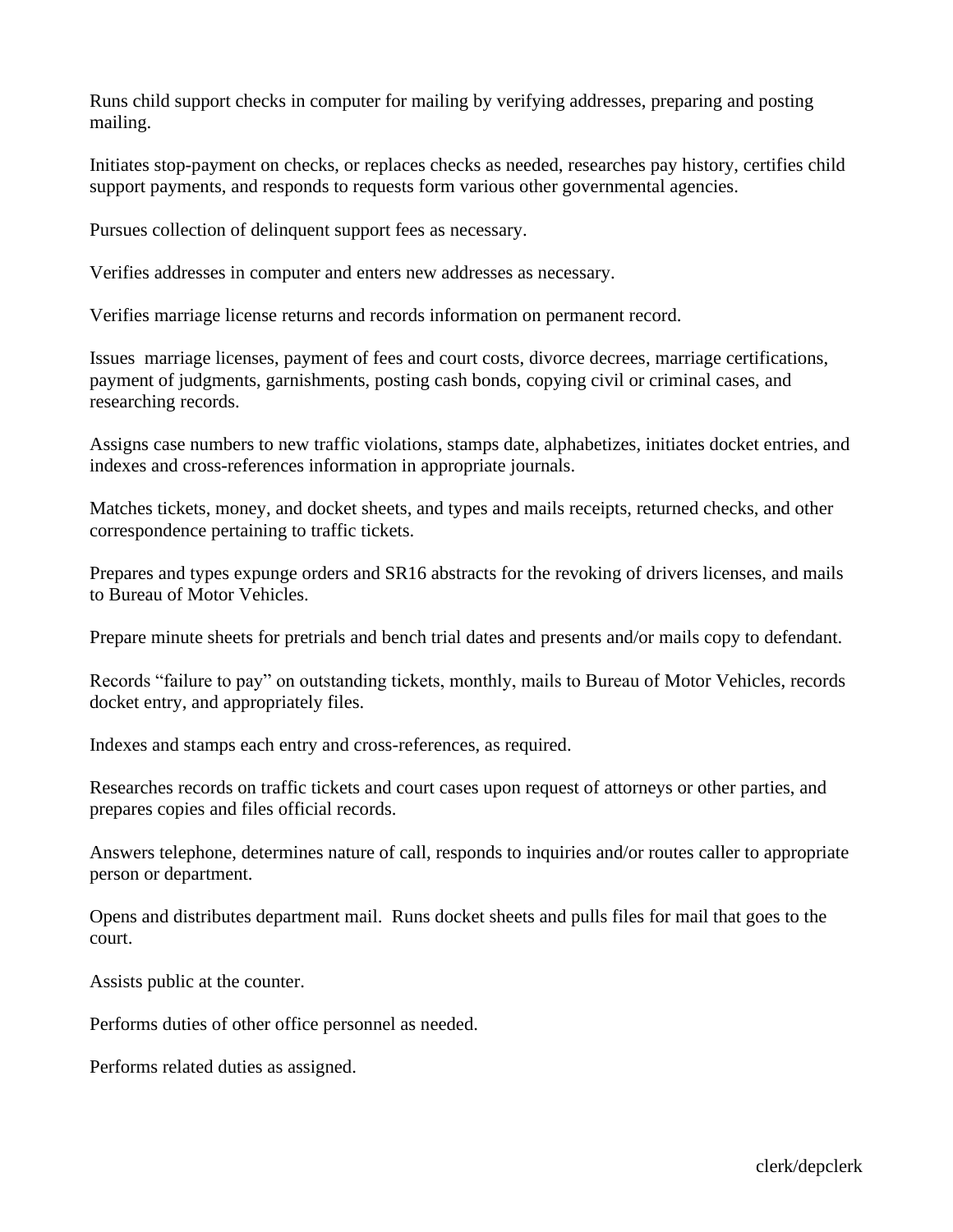# **I. JOB REQUIREMENTS AND DIFFICULTY OF WORK:**

High school diploma or GED.

Must be at least 18 years of age.

Working knowledge of standard bookkeeping and office procedures and computer software programs used by the Clerk's Office, with ability to apply such knowledge to a variety of interrelated processes, tasks, and operations.

Working knowledge of standard English grammar, spelling and punctuation, and ability to prepare correspondence and written reports as required.

Ability to maintain files both alphabetically and numerically, assuring convenient retrieval.

Ability to type with speed and accuracy and properly operate standard office equipment, including computer, printer, typewriter, calculator, telephone, copy machine, and fax machine.

Ability to provide public access to or maintain confidentiality of department information and records according to state requirements.

Ability to comply with all employer and department policies and work rules, including, but not limited to, attendance, safety, drug-free workplace, and personal conduct.

Ability to competently serve the public with diplomacy and respect, including occasional encounters with irate/hostile persons.

Ability to effectively communicate orally and in writing with co-workers, other County departments, title companies, and members of the general public, including being sensitive to professional ethics, gender, cultural diversities, and disabilities.

Ability to understand, memorize, retain, and carry out written or oral instructions and present findings in oral and written form.

Ability to work alone with minimum supervision and with others in a team environment, occasionally under time pressure, and on several tasks at the same time.

## **II. RESPONSIBILITY:**

Incumbent performs a variety of regular and recurring duties according to specific instructions or standard practices and procedures of the department. Errors in decisions or accuracy of work are readily detected by procedural safeguards or through supervisory review of work. Undetected errors may lead to loss of time and money within the department and/or work-related or personal inconvenience to department employees or members of the public. Work is reviewed both during critical phases and upon completion for accuracy and conformance with directions.